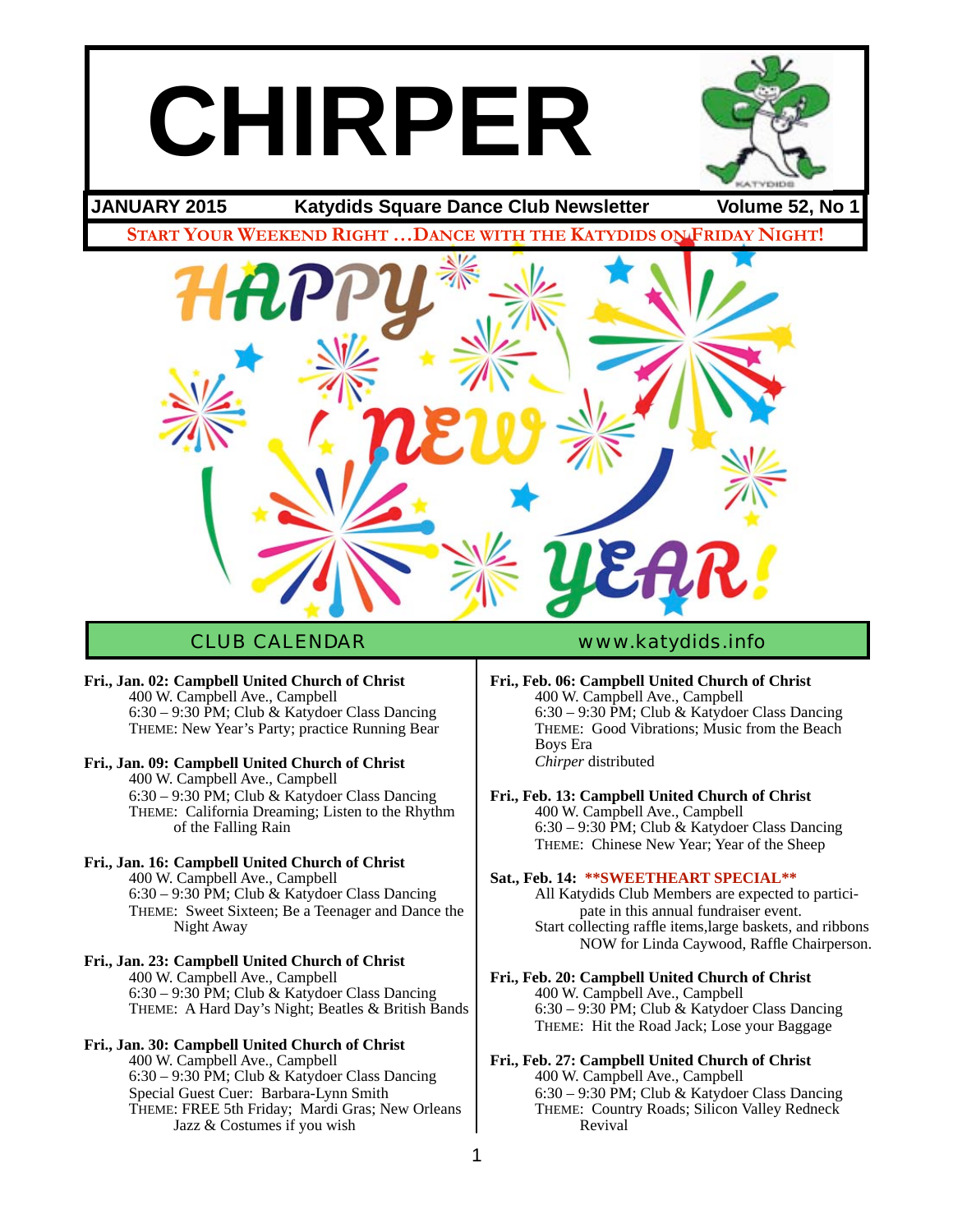## SQUARE HEAD ASSIGNMENTS

#### and DUTIES *Super Square Head Lloyd Darknell (408-482-9320)*

| Jan. 02 Shaney / Clark      |
|-----------------------------|
| Jan. 09 Darknell / Tillman  |
| Jan. 16 Wilhelmsen / Krulee |
| Jan. 23 Shaney / Parsons    |
| Jan. 30 Hebson / Krulee     |
|                             |

Feb. 06........DeLapp / Clark Feb. 13........Grubb / Lehnhoff / Wies Feb. 20........Willey / Paterson Feb. 27........Bruns / McManus

Mar. 06 .......Franger / Moore / Steele Mar. 13 .......Wilhelmsen / Gray Mar. 20 .......Darknell / Tillman Mar. 27 .......Angotti / Smith / Matolyak

#### **Before the dance:**

- Notify the Super Square Head, Lloyd Darknell, 408-482-9320 of any needed changes to assigned dates.
- Purchase and bring 6 to 8 lbs ice for the water cooler. • On scheduled night, the designated Square Heads should arrive by **6:15** PM.and stay until clean up is fin-
- ished around 9:30 PM. A Katydids member with a key will open the doors.
- Sweep floor if needed and set up tables and chairs.
- Make ice water and start hot water for tea & coffee..
- Set up food & drink tables and put out flyers on table.

## **During Club dance:**

- Welcome everyone at the sign-in table.
- Collect a **\$5.00** donation from each guest and have them sign in. "Regular" guests sign the prepared sheet, new guests sign the guest book.
- In the green box, there is an envelope with petty cash for making change.
- Offer raffle tickets: 5 tickets for \$1.00.
- In the green box, there are envelopes for keeping track of money collected during the evening.
- Divide the raffle proceeds 50% to the Club, 50% to the winner.
- Check that water and cups do not run out during the evening.

## **After the dance:**

- If Treasurer is not present, pass monies collected to any Executive Board Member.
- ALL MEMBERS can help the Square Heads clean up. Help put away tables and chairs and pack up the coffee pot, cooler and other supplies put back into the Club cupboard.
- *Remove non-recyclable trash accidentally tossed into the designated recycle bins*. Take the trash bags out to the dumpster located in the side parking lot.
- Sweep or wet mop the floor as necessary.
- Note: Tables must go into the closet FIRST (remember the Caller's table, too), then the chair rack.
- Notify the Quartermasters, **Steven Lehnhoff or Naomi Grubb** (408-227-3631) of any supplies needed for the next week.

## OTHER SQUARE DANCE EVENTS **Plus Level Dances (except as noted)**

## **Jan. 03: Running Bear Hoedown; Krazy Dazys**

Sunnyvale Presbyterian Church<br>
728 W. Fremont, Sunnyvale 7:30 – 8:00 PM; PreRounds: Sue Harris 8:00 – 10:30 PM; Caller: Eric Henerlau Running Bear Tip: Jim Osborne 10:35 PM Advanced Tip

**Jan. 10: General Dance Program; SCVSDA** Sunnyvale Presbyterian Church ! ! 728 W. Fremont, Sunnyvale 7:30 – 10:00 PM; Callers: Bob Elling, Harlan Kerr

#### **Jan. 16-18: Winter Festival, King City**

Salinas Valley Fairgrounds, King City Callers: Bob Baier, Tony Oxendine, Jerry Story, Jet<br> Roberts, Bronc Wise Cuers: Sharon & Casey Parker, Eileen Silvia

**Jan. 19: General Dance Program; Foggy City Dancers** 250 Laguna Honda Blvd., San Francisco  $7:30 - 9:30$  PM Caller: Harlan Kerr

**Jan. 30-31: Hummingbird Hoedown; Thunder Mountain Twirlers**

Kino Hall, St. Andrews Catholic Church Sierra Vista, AZ Caller: Jerry Story Cuer: Lisa Wall

#### **Jan. 30-31: Winter Round Up 2015**

Escapees Activity Center Rainbow's End RV Park, Livingston, TX Callers: K.O. Jeanes & Mike Bramlett Cuer: Mark & Pam Prow

#### **Jan. 31: Presidents Ball; SCVSCA/SCVCA**

Sunnyvale Presbyterian Church ! ! 728 W. Fremont, Sunnyvale Callers: Jim Osborne, Bob Steele, Vicki Woods Cuer: Barbara-Lynn Smith

#### **Feb. 07: General Dance Program; SCVSDA**

Sunnyvale Presbyterian Church 728 W. Fremont, Sunnyvale 7:30 – 10:00 PM Callers: Keith Ferguson, Rich Reel

#### **Feb. 13-15: Pearsteppers Sequoia Stampede**

Tulare County Fairgrounds 215 Martin Luther King Ave., Tulare Callers: Tony Oxendine, Jet Roberts, Pat Carnathan Cuers: Sharon & Casey Parker, Mary Ann Callahan

#### **Feb. 28: 3/4 Thru Winter; El Camino Reelers**

St. Andrews Methodist Church ! ! 4111 Alma St., Palo Alto Caller: Jet Roberts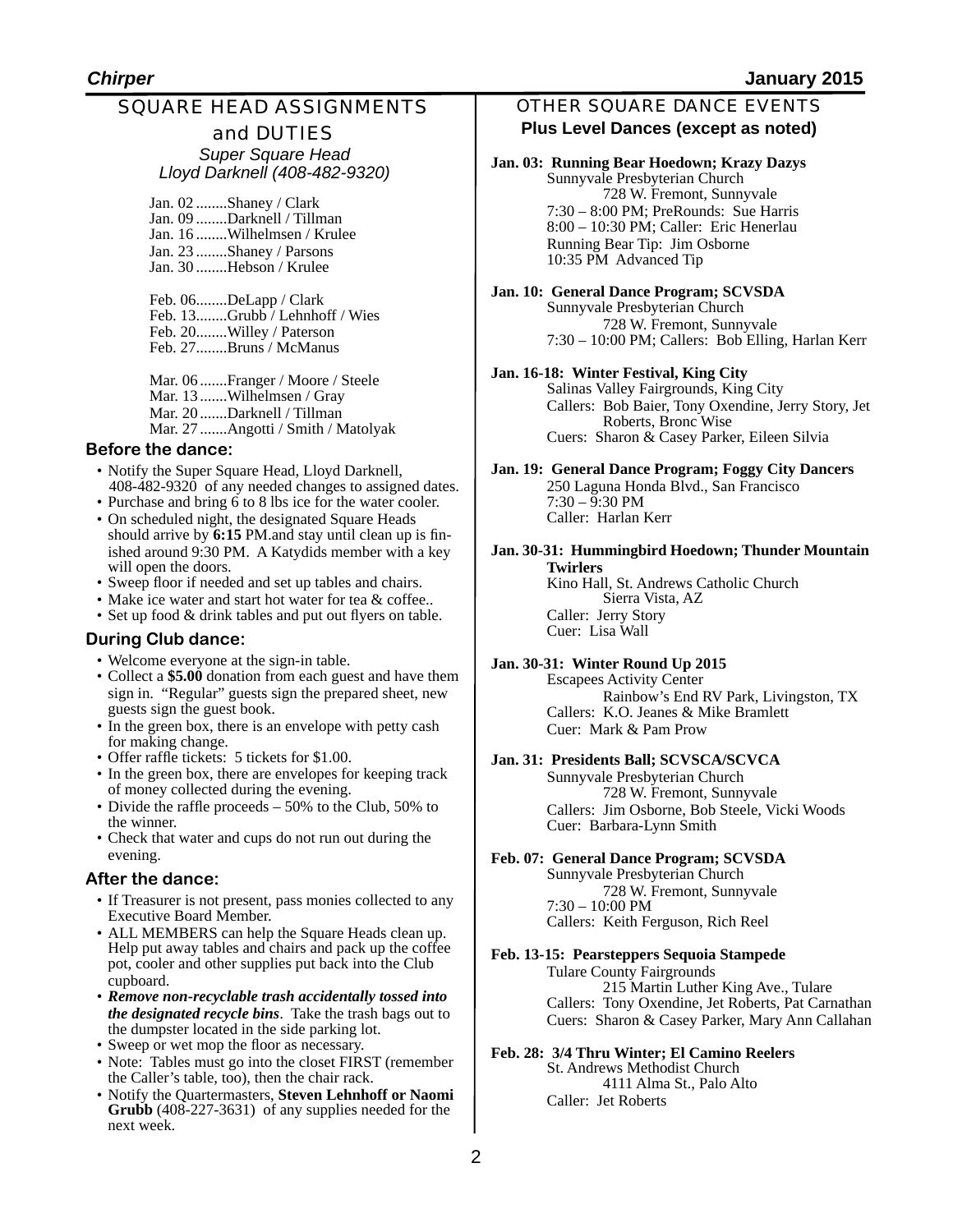## PRESIDENT'S CORNER



 Happy New Year Katydid'rs & Katydoer's,

My hope is that it's going to be a good year for everyone. Tonight is Katydids New Year's Party. Lets keep the parties going! Have you made your resolutions?

This month has  $5$  Fridays and the  $30<sup>th</sup>$  will be fantabulous. It's FREE 5<sup>th</sup> Friday Mardi Gras night with Guest Cuer **Barbara-Lynn Smith**, be sure to mark your calendars. There's some surprises for that night. Think about what costume you might want to wear. We need to find some Cajun recipes for that night.

Katydids' annual Sweetheart Special Hoedown is fast approaching. **Randy Dibble** is the Caller and **John Caywood** is the Cuer. Each Friday please bring any donations you can part with to help create raffle prizes and gift baskets. Gently used or new items please. Restaurants often donate gift certificates if you show them the flyer and talk to the manager. Those make great raffle prizes!

Small items will be put into gift baskets and larger items are placed on the tables. The last night to bring donations is January  $23^{rd}$ . If we don't have enough donations, we won't have many raffle prizes which will affect Katydids financially. It will also disappoint the Guests who have enjoyed a huge raffle for several years. This is the biggest income producer for Katydids.

It's rewarding to see the change and fun atmosphere at Katydids with more dancers and more squares each week. The new dancers have been a pleasure. They are so ambitious and willing to lend a hand with setting up and bringing goodies to share. It warms my heart. I've tried to make a difference.

If anyone wants to come a few minutes earlier sometimes to help with chairs, tables, and etc, we could get the hall set up faster and share the load. I know the folks on Square Head Duty, including me, would surely appreciate any assistance. To have a successful club, it takes everyone willing to pitch in as much as possible.

Keep dancing!

*Linda*

NEWER DANCER HOEDOWN *Be an angel – Support our newest dancers!!*

## **– – SEPTEMBER (2014) CLASS LEVEL – –**

**Sat., Jan. 24th** Gold Discovered; SCVCA Resurrection Lutheran Church 2495 Cabrillo Ave., Santa Clara 7:30 – 10:00 PM Callers: Bob Elling, Jim Osborne

> **Sat., Feb. 21st** Hearts & Flowers; CPSD

**Sat., Feb. 28th** Newer Dancer Hoedown; Castaways

## **– – JANUARY (2015) CLASS LEVEL – –**

**Sat., Mar. 7th** Spring Fling; Sunnyvale Singles Caller: Rich Reel

# HAPPY ANNIVERSARY !

**Steven Lehnhoff & Naomi Grubb...............Jan. 18**

## SWEETHEART SPECIAL HOEDOWN COMING UP SOON …

#### Hi There Katydids

I hope everyone had a great Christmas and New Year's holiday this year. **Maxine** and I have been very busy with travel and most recently the Bethlehem program at Church.

Now it's time to roll up our sleeves and get to work. Our Sweetheart Special Dance is coming up on February 14 and we are going to need everyone's help to get ready for it. We need volunteers to sell ribbons in January and February at other clubs in the area. We need more donations for our raffle prizes. We will need help with food donations and food service, setting up the hall before the dance and tearing down after the dance. We will also need volunteers to help with various jobs at the dance. I will be coming around asking for help with various tasks that we need help with at the dance.

## Lloyd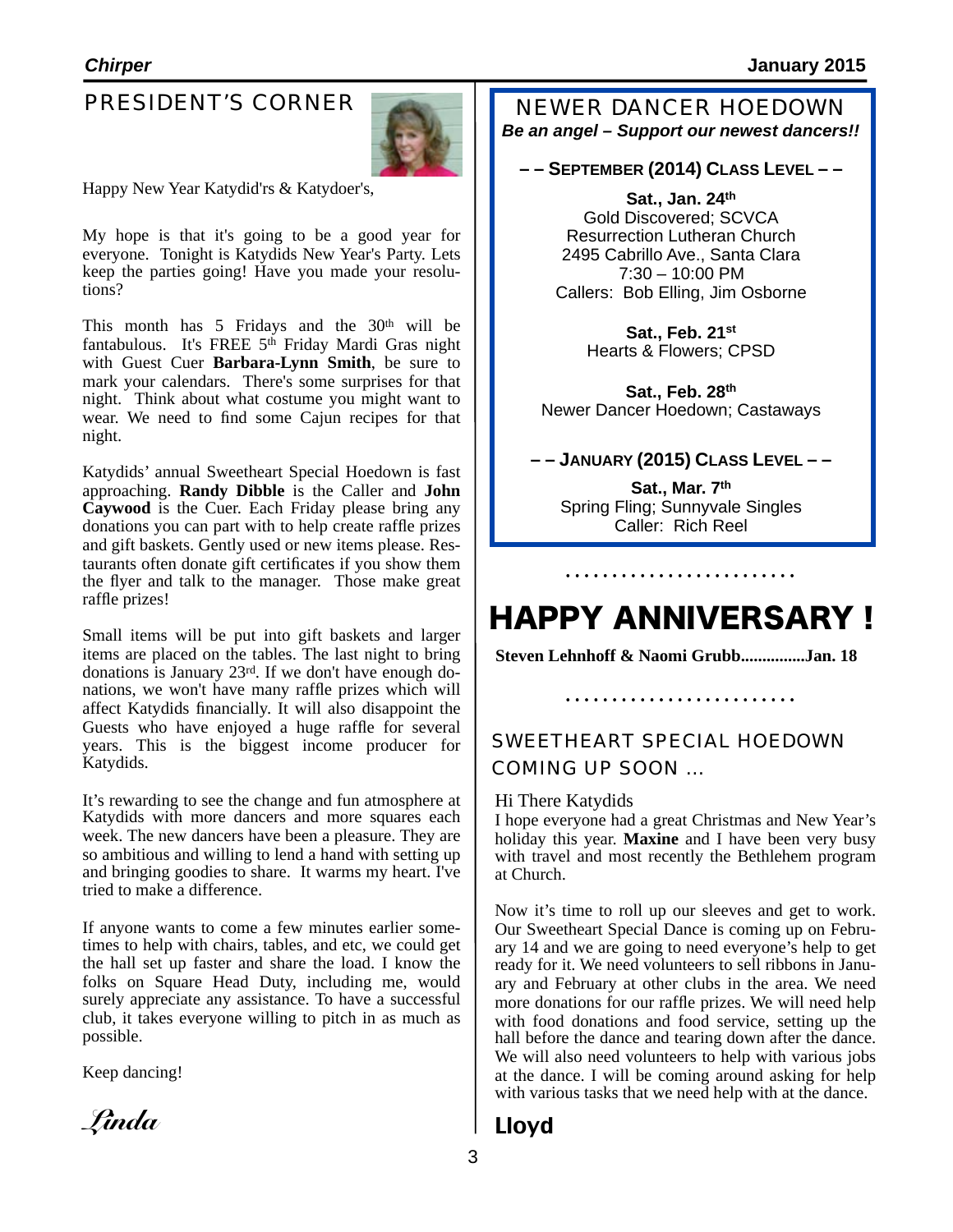## *Chirper* **January 2015**

## CALLER'S CORNER

I hope everyone had a Fantastic Christmas, Hanukah and total Holiday season.



I have been yapping about the current state of Square Dancing for

some time. Over the last few weeks I have had four conversations that make me think I am way out of touch with what MANY local Square Dancers think/ believe.

Why do YOU Square Dance? Is it because of a LOVE and desire to experience the millions of possible choreographic possibilities with Plus Level dancing and the Entertainment available with Plus Hoedowns? If it is, I along with the rest of the Square Dance world need YOUR help. As Morris said just before the latest Katydoer class, Square Dancing is dying.

Jubilee 1984 had near 120 Squares Dancing in the Plus Hall. For Jubilee 2014 the best report I have counted 12 Squares Dancing in the Plus Hall. I danced & called at both Jubilees. My perception is, what was called in 1984 was significantly too complex for most of the 2014 dancers. Kinda a sign Square Dancing NEEDS to bring in New Dancers and that  $=$  Classes.

How long do YOU personally believe should be allocated to a class for a Never Previously Square Danced New Dancer to become a Plus Level Club, Hoedown/ Festival Attending Dancer in 2015? **There is NO wrong answer.** I am interested what YOU believe. For me knowledge of beliefs is IMPORTANT.

Please send me e-mail [learn2sqdance@3osb.com,](mailto:learn2sqdance@3osb.com) call me on the phone  $(650)$  549-5273, or let's talk. I will be the 2015 President of the Santa Clara Valley Callers Association. So this invitation to communicate is NOT just for Katydids. This is an invitation to ANY Square Dancer you may know. PLEASE speak up, and encourage others to speak up.

**JIM** (Katydids Club Caller)

It's THAT time of year …

Remember to use the hand sanitizer located on the snack table in the back of the hall and/or the soap at the kitchen sink to help keep germs from spreading, particularly during the winter months. Of course, if you are ill, or symptomatic, it is best to stay home and we will all be most thankful and wish you a speedy recovery.

## HAPPY BIRTHDA

| Skip StevensJan. 04<br>Roger SmithJan. 14   |  |
|---------------------------------------------|--|
| Kathy ShaneyJan. 22                         |  |
| John Caywood Jan. 25<br>Pat Angotti Jan. 28 |  |

## CUER'S CORNER

#### Hi Katydids,

It is hard to believe I have been paid for being a cuer for Katydids for a year. I probably cued for Katydids for free for the prior year. How time passes.



The new year coming with interesting themes will make a challenge for me to find appropriate themed music. Although there is no longer a half hour of round dance teach from 6:30 to 7:00, the time is well utilized by Jim incrementing the Katydoers up to plus level.

As a reminder, the correct help to a confused dancer is not to push or yank. Just point or tell them where they should be and which direction facing.

**John Caywood**

Katydids Round Dance Cuer

## WINTER BEGINNER CLASSES

**MONDAYS** Bows & Beaus Instructor: Keith Ferguson Loyola Elementary School, Los Altos 7:30 – 9:30 PM Starts: Jan. 19st; 1st two nights FREE; then \$5/person/class Contact: Nanci 650-390-9261

## SUNSHINE REPORT

What fun we have had at Katydids. Having the class attend added a group of very fun boys and girls. Fun Times!

Nothing to report on the Secretary side of me. The Sunshine girl side has had an opportunity to send out some get well cards after surgery. All that have been 'out of commission' are getting back into dancing shape. Some quickly, others just need to be patient and know that we miss them at the club!!

Looking forward to seeing y'all after Christmas Yellow Rock!

> Submitted by Janis Parsons Secretary and Sunshine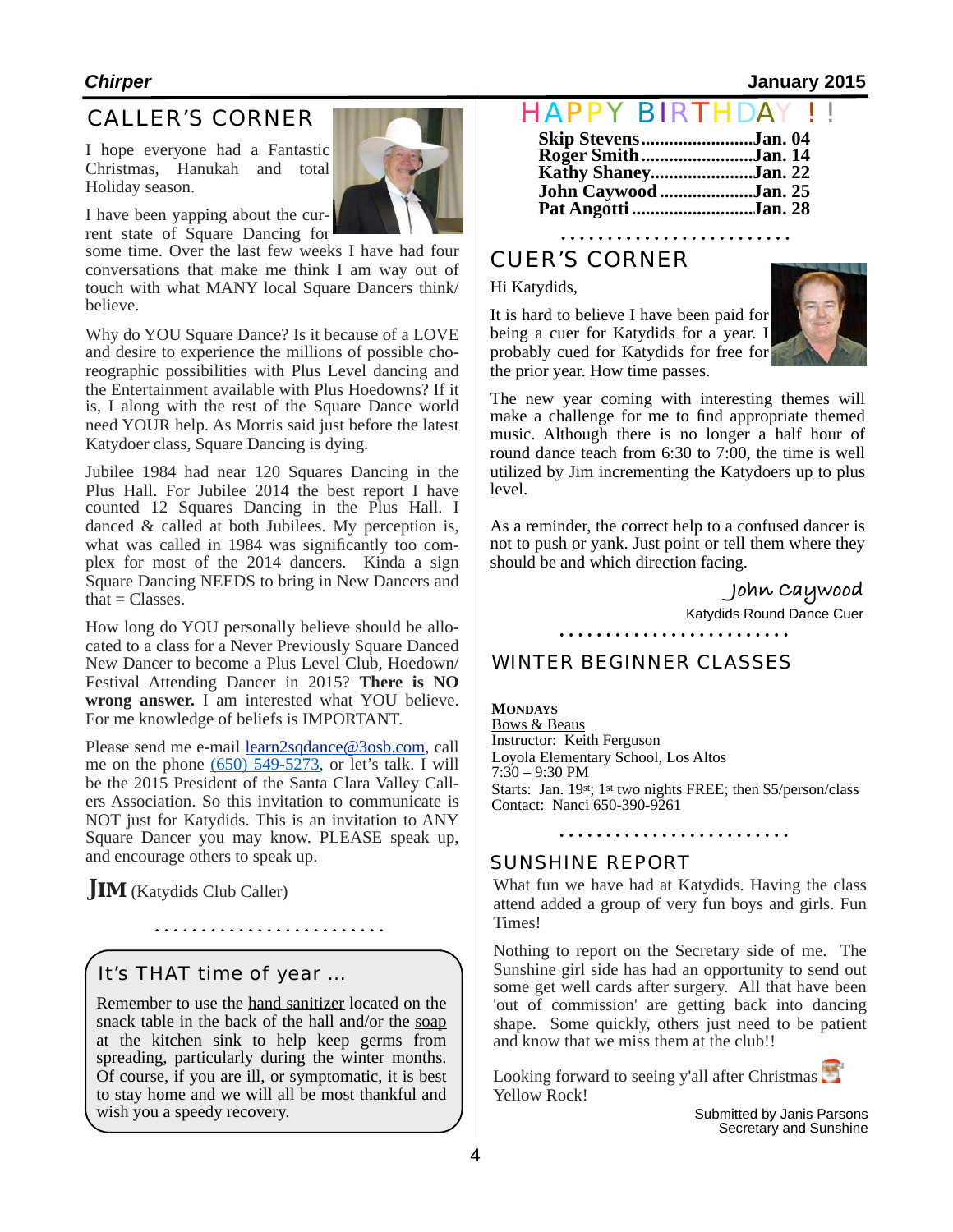## *Chirper* **January 2015**

## *Chirper Chatter…*

It seems that the Christmas season has kept all the square dancers busy with very little to report on the goings on with their lives.



Sorry to hear about our big stalwart member, **Parker Willey**, who earlier had a hernia operation, an outpatient procedure. A few days after that he had to go to ER as a result of a seizure. He is not sure of the cause but he thinks the two incidents are related but as a seizure patient, he had to give up his driver's license for the time being. Stay strong, **Parker**…

I would like to begin including the Katydoer's lives in this column but need to get them to loosen up a little on relinquishing their private information to share. I do know that we have had three **Katydoers** had injuries to themselves mostly by tripping, slipping and falling. **Brenda Enevoldsen** did something to her ankle and had a minor surgery done to it. As a result she was getting around in a wheelchair and/or a leg scooter. They were not able to attend Dec. 19 because **David** had a company Christmas Party and they expect to be with us on Jan. 2. **Marian Honig** took a fall during one of our dance nights walking backwards during the call "Sides Face, Grand Square". She believes it might have been on a wet leaf or wet spot on the floor which could be as I noticed she does wear those semi-tall heel shoes. She banged her elbow hard trying to break her fall and did not hit her head. Let us all be aware of wet spots on the floor with the rainy season upon us. Paper towels are available in our coffee room. The third person to injure her leg is **Marie Travelstead** who fell at another venue, Tuesday night. She tried to dance the night of Dec. 19 but after a tip or two she de cided to sit it out.

This might be an opportune time to share some of my square dance experiences going way way back. As we have angeled many classes, I can tell you reliably that early eager dancers often "audio taped" the instructors lessons during the night and then several class people would get together and practice at one of their garages, living rooms or backyards. They also danced at other classes such as some of you are doing now to increase their "floor" time. I have tried to help you more by writing the calls you have learned in the *Katydoer News*, hoping that you will read and reenforce the calls you have learned. I never got any feedback on these calls and hope you are still learning the calls by purchasing a book, going to the *Callerlab website,* attending other classes, whatever suits you

best to tackle this new challenge called *Modern Western Square Dancing.* Louise and I have been dancing for 40 years now and still enjoy it.

*Morris Hosoda*

[moho77@gmail.com](mailto:moho77@gmail.com)

## GETTING TO KNOW YOU …

## *Charlie Class*

Charlie is a native of San Francisco. He is the father of two daughters, grandfather of one granddaughter, two grandsons, great-grandfather of one teenaged great-grandson, and two



teenaged great grand-daughters. He was in computer management at Stanford University for twenty-eight years. He and his wife were a professional ballroom dance team that performed and taught dancing on cruise ships during the 1970's. In the 1990's Charlie became a Gentleman dance host on cruise ships. The primary job of a host is to ballroom dance with unescorted lady passengers. Charlie added Travel Agency to his many avocations since 1995. Have you heard of "Travel with Class"? Charlie is Executive Producer of the award winning documentary about the internment of Japanese Americans during WWII titled: *Gila River and Mama: The Ruth Mix Story*. He shows the film followed by a  $Q \& A$  session, at museums, libraries, churches, clubs and senior centers. He has hosted and produced community television shows for 30 years in the San Francisco Bay Area. In 2004, square dance caller, **Mike Luna**, started a community channel show in San José called, "Square Dance Live". Charlie was show host and co-producer with **Lloyd Darknell** (a Katydids Club Member). The program was taped for nine years and is being re-run at several south bay cable stations. You might visit [www.squaredancelive.com](http://www.squaredancelive.com) to see if any re-runs are scheduled in your cable area.

From the *Katydoer News*, Vol. 2, #7, June 27, 2014



*The Caywoods*' *pretty little Christmas tree*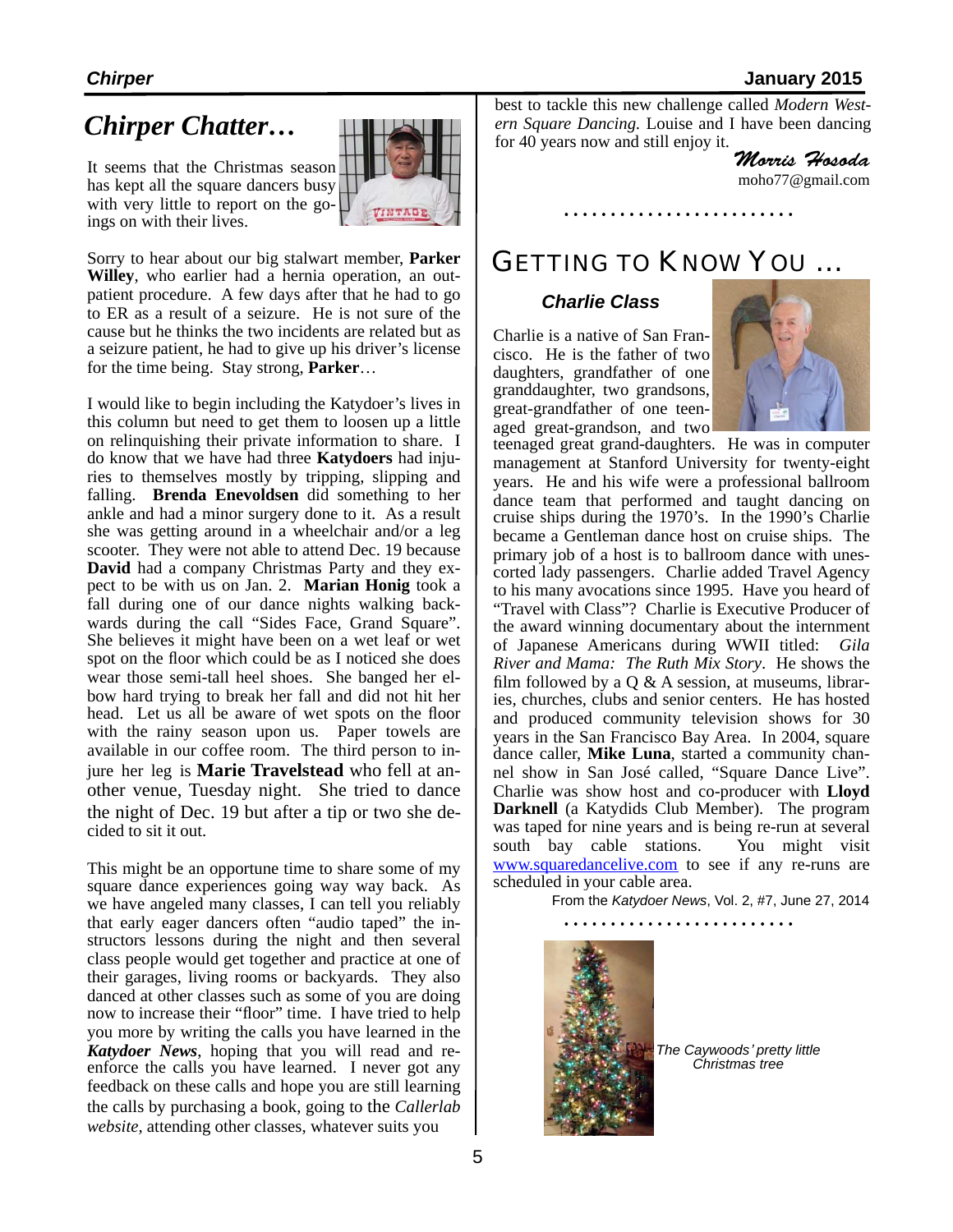## **From the Kitchen of Pat Angotti - -**

## APPLE DUMP CAKE

Cake:

- 3 large eggs 1 box pineapple cake mix
- 1 can pineapple pie filling

In a bowl, slightly beat 3 large eeggs. Add cake mix a little at a time until blended. Dough will be thick. Using a wooden spoon, stir in pie filling. coat and flour cake pans or baking dish then bak according to cake mix.

## Frosting:

2 sticks butter, softened 4 c. powdered sugar 3 T. milk

In a bowl, beat butter and add powdered sugar a little at a time. If mixture gets too thick, add a tablespoon of mix after each cup of sugar. Stir in any desired flavoring.

Variations:

Spice cake mix & apple pie filling Chocolate cake mix and cherry pie filling Flavoring suggestions:

 Apple pie filling: Add 3 teaspoons cinnamon to frosting mix.

Cherry pie filling: Add 1 tablespoon of almond extract

Chocolate frosting: add cocoa powder to taste.

## FOOD PANTRY FUND DRIVE

The Campbell United Church of Christ Annual Food Pantry Refill Drive ended on Friday night, Dec. 19. **Lloyd Darknell** and I counted the collection which included the \$52 from the Christmas Tree Raffle Drive and the total came to a resounding \$530. An additional \$70 was added to make the nice round sum total of \$600 which was delivered to Faith King, Food Pantry Team Leader, on Dec. 23. She thanked us profusely and wished all of us a very Merry Christmas. My thanks to all the Katydids, Katydoers and guests who contributed.

*Morris Hosoda, Treasurer*

## From Pat Angotti, Publicity

It is hard to believe that it is almost 2015. 2014 has been a year of rebuilding of the Katydids Square Dance Club. We now have a good chance for the first time in a long time to add new members, it is most imperative that we show the Katydoer's that we are the most friendly club in the valley, and make them feel we want them to join our club. The Club needs to be patient and helpful to bring them up to speed. Please ask new dancers to join them in a square and if one asks you to dance a tip with them, please do so. Our Club dancers should remember what it was like when they started so many years ago. If we don't have new dancers that Katydids will fade into history. It has been a real pleasure for Roger and me to work with these folks and they are ready and willing to learn so let's make 2015 a banner year for the Katydids Square Dance Club.

Also I would like to thank **Linda Caywood** for all her work and for bringing new life to the Club. We need to encourage her to continue her work next year to make Katydids even bigger and better. She is now on a roll and now is not the time to stop. Also, thank you to the whole Executive Board for the great job they have done this year.

Also, look to next year for two bus trips with **Gary Holloway.**

. **. . . . . . . . . . . . . . . . . .** .

Happy New Year

*Pat* 

## THANK YOU, ROBBIE ! !



With much appreciation we thank Katydoer, **Robbie Criswel** owner of the Criswel Tree Farm for his generous donation of two trees to our Club Night Raffle with the proceeds going to the Church's Food Pantry. The **Stevens** "won" one of the trees and were grateful for a lull in the rain storms to cut down their tree.

*Skip & Steph Stevens*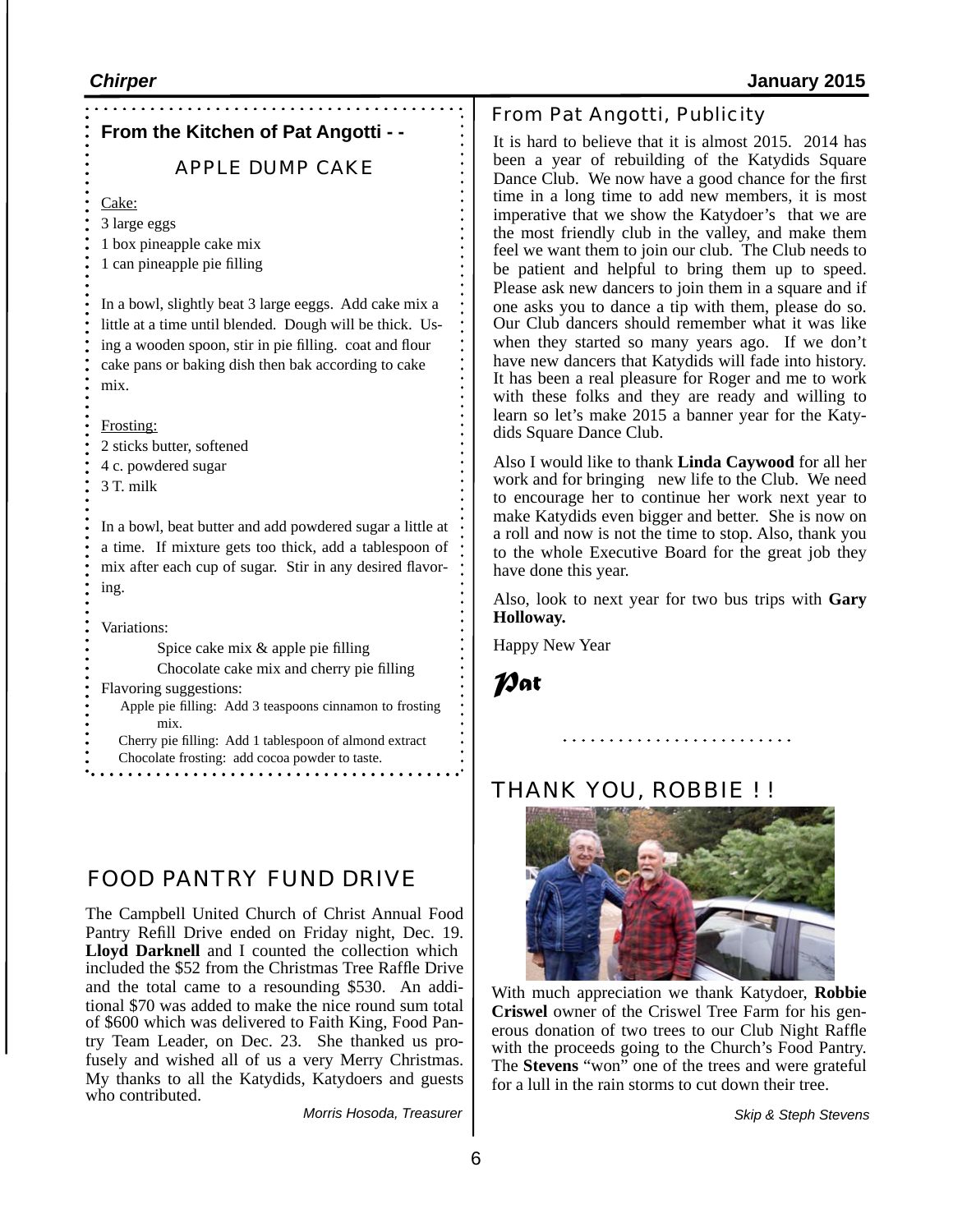# KATYDIDS AND FRIENDS PHOTOS

December 5, 2014 HOLIDAY POTLUCK

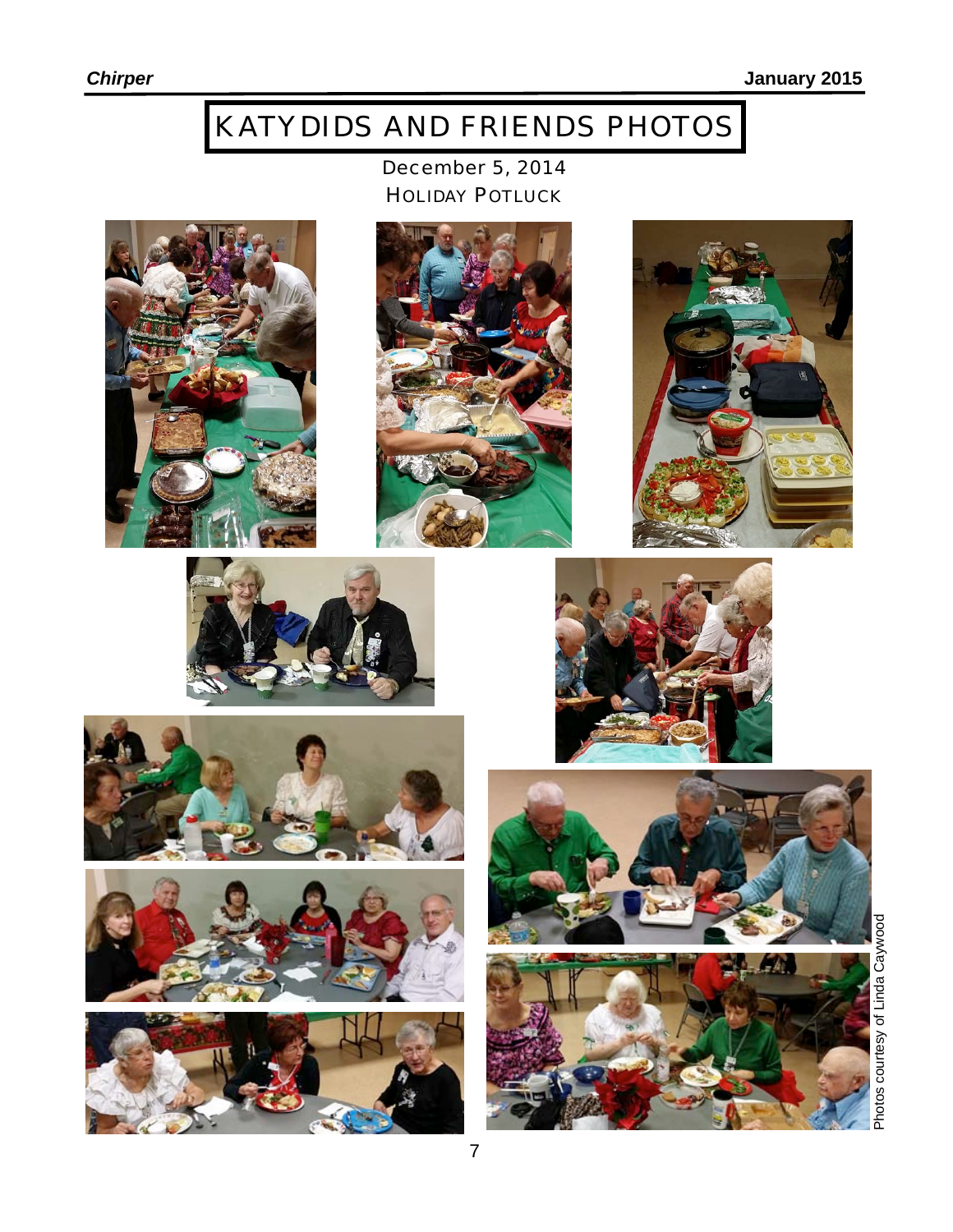## December 12, 2014 CHRISTMAS GOODIES THEME NIGHT





December 19, 2014 HOLIDAY SPIRIT THEME NIGHT













8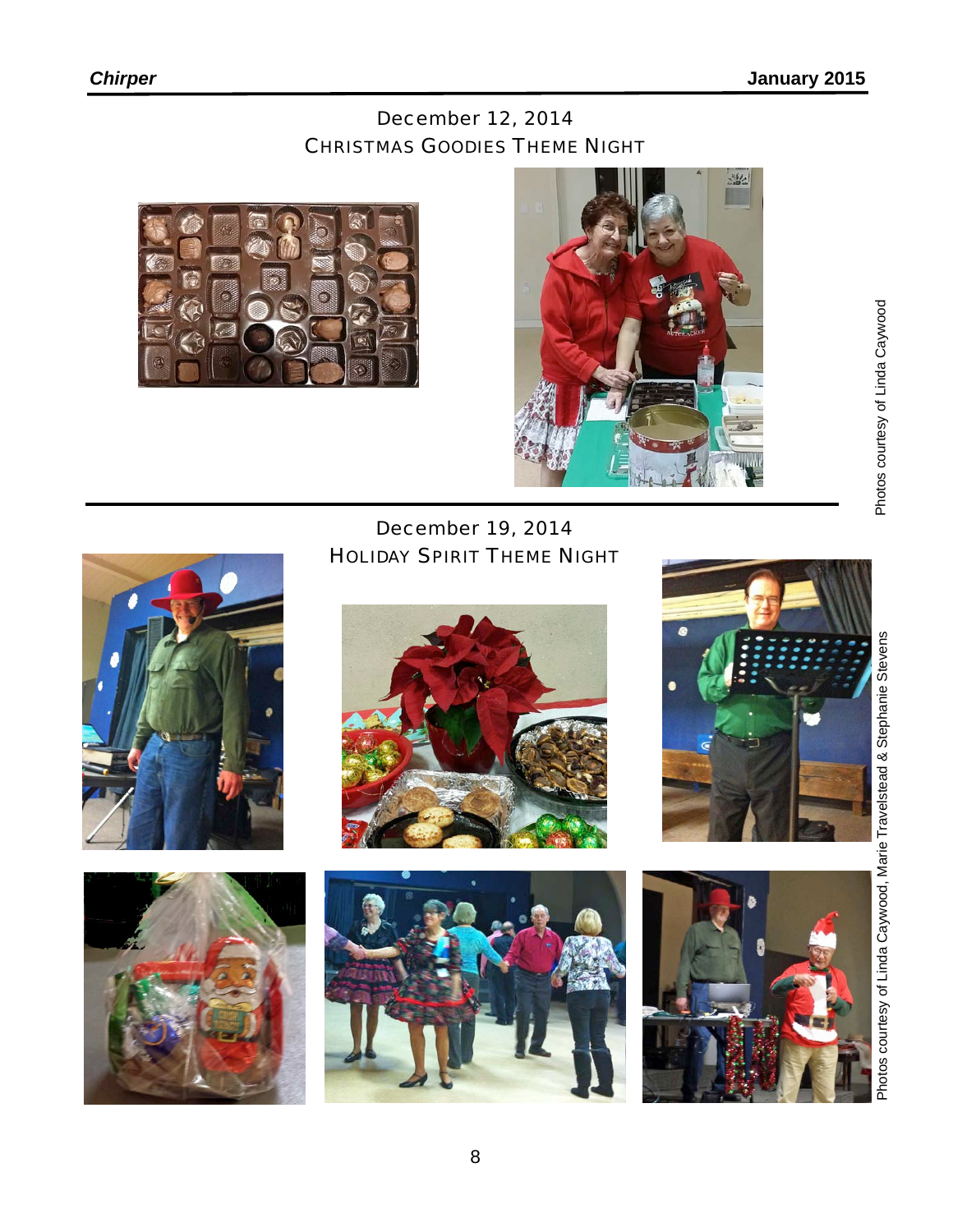